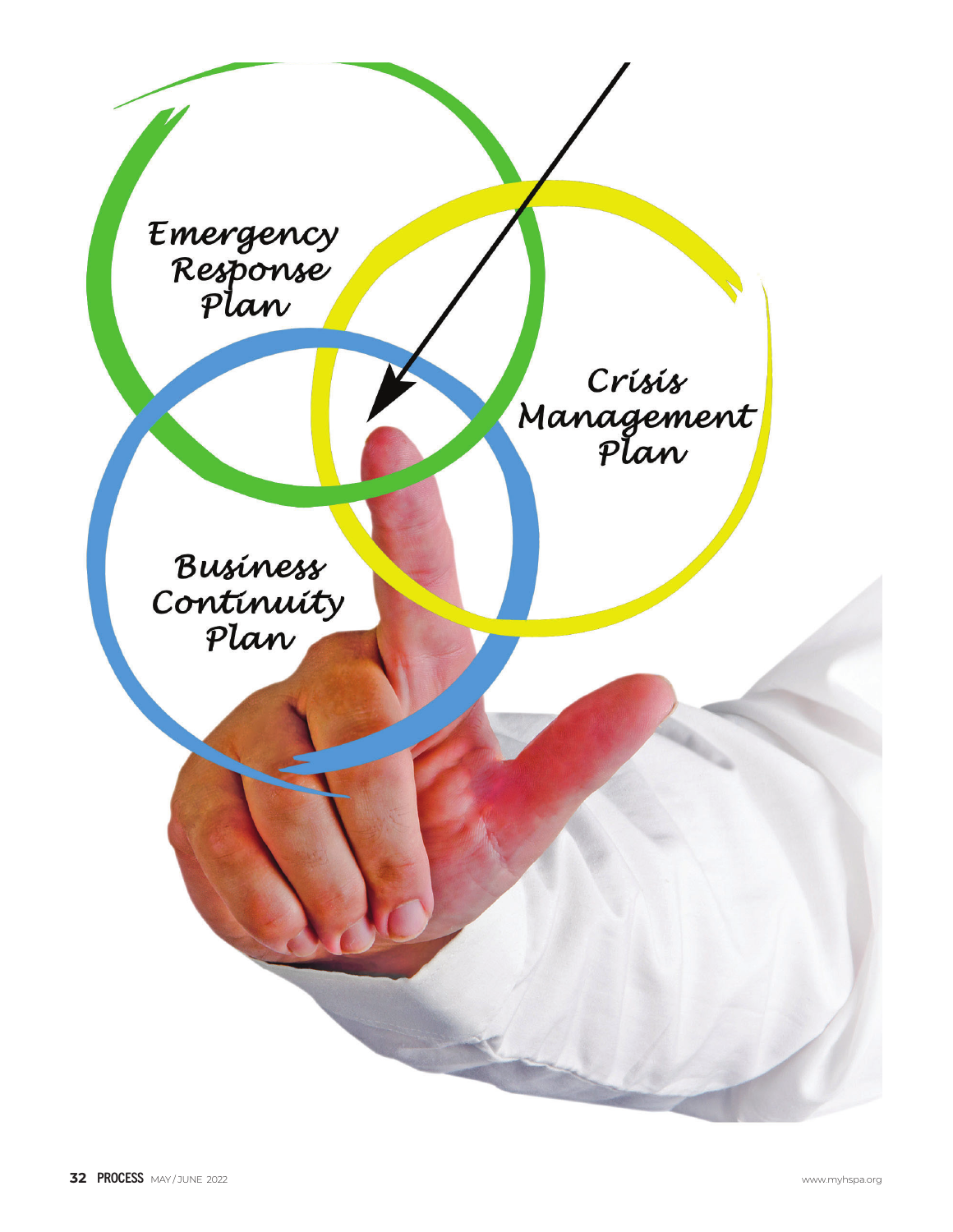CIS SELF-STUDY LESSON PLAN

LESSON NO. CIS 291 (INSTRUMENT CONTINUING EDUCATION - ICE)



# The Employee's Role in Disaster Preparedness

Certified Instrument Specialist (CIS) lessons provide members with ongoing education in the complex and everchanging area of surgical instrument care and handling. These lessons are designed for CIS technicians, but can be of value to any CRCST technician who works with surgical instrumentation.

#### **Earn Continuing Education Credits**

**Online:** Visit www.myhspa.org for online grading.

**By mail:** For written grading of individual lessons, send completed quiz and \$15 to: Purdue Online – Central Service Young Hall, Room 405 155 S. Grant St. West Lafayette, IN 47907

**Subscription series: Purdue Extended** Campus offers an annual mail-in or online self-study lesson subscription for \$75 (six specific lessons worth 2 points each toward CIS recertification of 6 hours). Call 765.494.0959 for details.

**Scoring:** Each quiz with a passing score is worth 2 contact hours toward your CIS recertification (6 hours) or CRCST recertification (12 hours).

**More information:** HSPA provides online grading service for any of the Lesson Plan varieties. **Purdue University provides grading services ONLY for CRCST and CIS lessons.** Direct questions about online grading to HSPA at 312.440.0078. Questions about written grading are answered by Purdue University at 765.494.0959.

#### **LEARNING OBJECTIVES**

- 1. List situations where employees may need to use their disaster support skills
- 2. Discuss steps to enhance skills needed during a disaster
- 3. Examine types of personal planning that can help during a disaster

**EVERTUAN SET ASSEMBED ASSEMBED AND FORGET AND FORGET AND THE REAL AND THE REAL AND THE REAL AND THE REAL AND THE REAL AND THE REAL AND THE REAL AND THE REAL AND THE REAL AND THE REAL AND THE REAL AND THE REAL AND THE REAL** has a disaster plan, and every department within the healthcare facility has facility's master plan. The role of the Sterile Processing department (SPD) is to provide critical support—and during a disaster, that role is especially important. Disaster plans, therefore, are critical for helping ensure that SPDs are able to continue providing support to customers and patients. Even more important are the people who are charged with carrying out that plan. Sterile Processing (SP) staff members must be prepared to enact their plan on a moment's notice. Each member should understand their role and feel comfortable carrying out the duties that go with it. Being confident in the disaster plan can save time in situations where time is essential. By taking time to prepare, employees can increase their confidence and level of service as needed. This lesson addresses considerations for disaster planning in the SPD.

# **Objective 1: List situations where employees may need to use their disaster support skills**

Disasters can come at any time and in any form. They are never planned and can occur when the SPD is at its busiest. SP professionals must be prepared to respond appropriately to numerous urgent requests. All employees must understand their responsibilities and be able to fulfill those duties regardless of how stressful a situation or disaster becomes.

Some disasters happen within the facility (e.g., fire, loss of power, water-related incidents or even loss of the facility's computer system). A disaster that strikes within the facility is called an internal disaster. While the community surrounding the healthcare facility may not be impacted, these instances will affect the healthcare facility's operations and require special and appropriate responses from employees.

Disasters that strike the surrounding community can also affect the healthcare facility. Floods, tornados,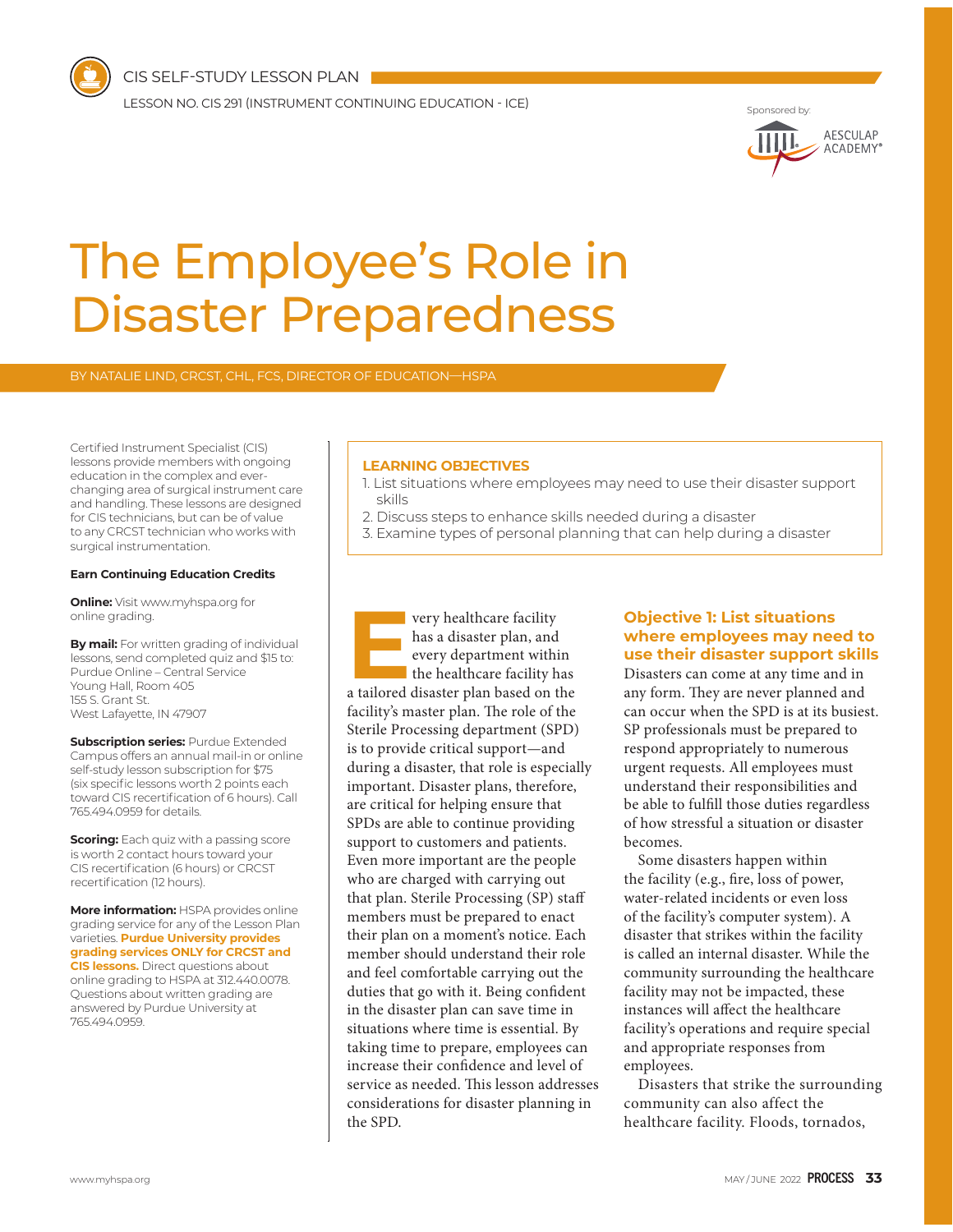hurricanes, earthquakes and other natural disasters can challenge the health and safety of a community as well as the operations of the facility. Manmade emergencies can also impact a healthcare facility and cause the facility to shift into disaster response mode to serve the needs of patients. Situations such as mass shootings, explosions, fires, chemical spills and other incidents are called external disasters. These types of disasters threaten the normal operations of the healthcare facility and may require additional staffing, equipment and supplies to serve the increased demand.

When both internal and external disasters are discussed, the tendency is to address the healthcare facility as a whole (i.e., "The facility implements its disaster plan" or "The facility readies for large numbers of patients"). Within that facility, however, are numerous departments, each providing a different type of service. Each department must be ready to ensure that its role is carried out flawlessly, so optimal patient care can be delivered. The department must identify any possible needs and put into place a plan to address those needs. This requires effective communication between departments and work areas. Once requirements have been identified, every employee in every department must be able to assume their assigned responsibilities and carry them out effectively and safely.

When disaster strikes, every employee is impacted and must understand their responsibilities to ensure their department provides the level of service required. Disaster response takes planning at all levels of the healthcare facility, and it also requires training and practice.

## **Objective 2: Discuss steps to enhance skills needed during a disaster**

Ask any SP professional who has been through a disaster and they will likely admit that it was a sobering experience. During disasters, service needs often increase, and employees in each work area must understand their role and ensure that they are prepared to carry out the necessary responsibilities (e.g., employees in the assembly and sterilization area may need to survey any unsterile trays and prioritize which ones may be needed for emergency use). When an SPD goes into a disaster mode, it must shift into a higher level of focus, with all minds and efforts directed toward preparation, anticipation and service.

The time to prepare for disaster response is before a disaster happens. Too often, disaster planning appears good on paper, but individuals within a specific department or work area may not pay close attention to detail. Much like a safety inservice may have some employees assuming injuries won't happen in their department, disaster training may also be met with similar indifference. To serve their roles and meet their responsibilities, all SP professionals must take disaster planning seriously. What follows are some basic steps to help the SP staff prepare for and respond to a disaster:

**Step 1: Learn the department's role in a disaster.** Needs change during disasters, and in some cases, a department's services may also change. For example, SP may need to provide supplies, equipment and instruments to triage areas or facilitate different distribution systems for equipment and procedural needs. Those services should be outlined in the department's disaster plan. The department manager should be able to answer any questions about

emergency processes. If deliveries might be needed in unfamiliar areas, a walkthrough should be conducted as a part of employee training. SP staff should be aware that they may be asked to make rounds and deliveries differently. They may also need to shift routine duties to prioritize new needs.

## **Step 2: Understand your role in a disaster. During a disaster, every employee's role is important.**

Increased workload requires additional effort from every employee during very stressful times. Take time to understand the duties and responsibilities of each SP position during a disaster and ask questions if any duty is unclear. It is important to understand the specific codes that may be issued via intercom or signal alarms and how those codes impact operations. Also, employees must become familiar with emergency and alternative exits in case an internal disaster prevents the use of the main exit and evacuation becomes necessary. When disaster strikes, actions should be second nature and not cause confusion.

SP staff members are also responsible for keeping the facility abreast of changes in their contact information. During a disaster, it may be necessary to reach staff members to convey information about changed "report to work" times or the need for additional or immediate help. For those reasons, departments should keep contact information on file and have an emergency callback process, so employees can be notified. SP staff must ensure that the department has up-to-date phone numbers and other contact information to facilitate communication.

**Step 3: Actively participate in all drills and discussions pertaining to disaster preparedness.** Emotions run high during any disaster.